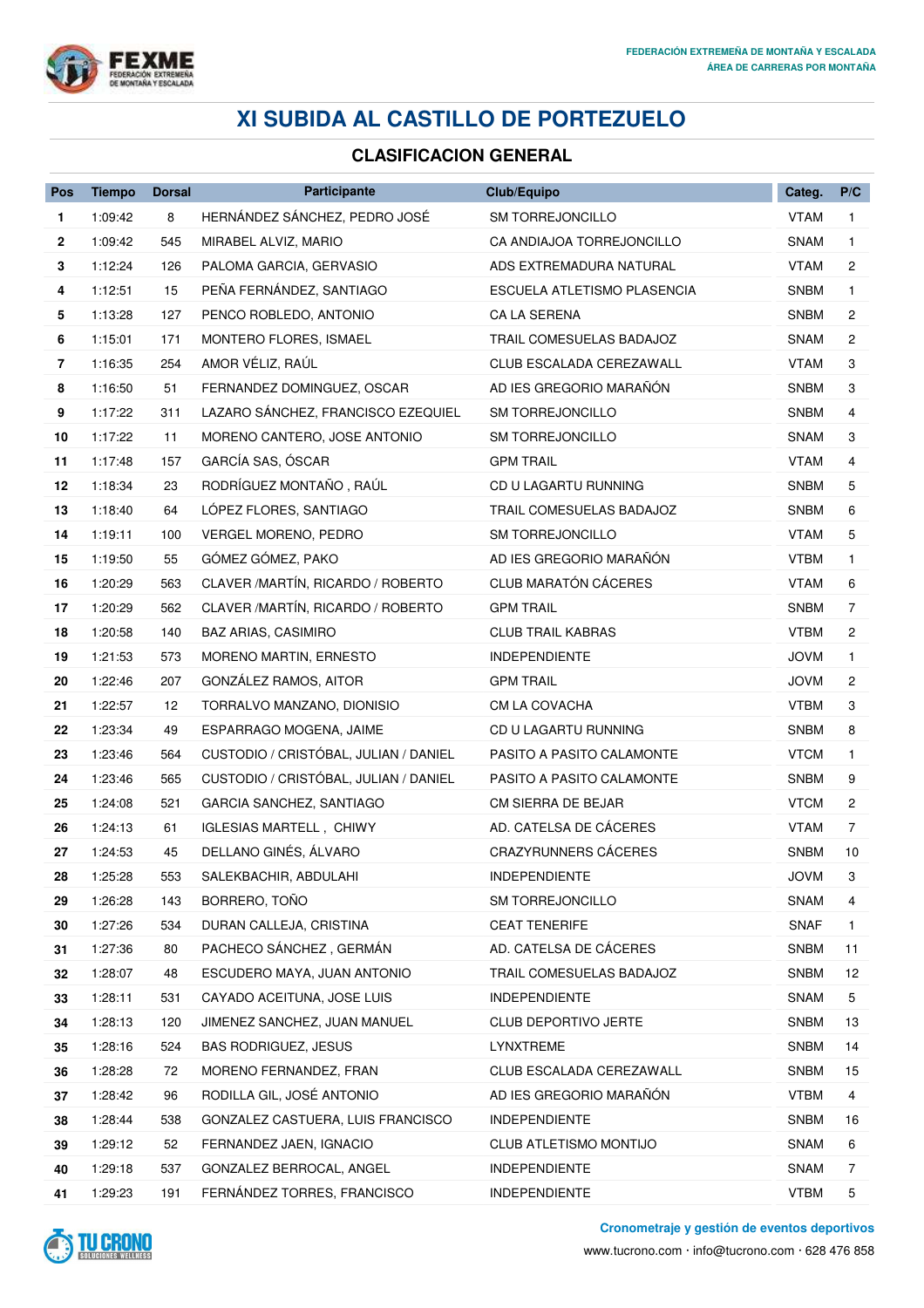| 42 | 1:30:34 | 540 | HERNÁNDEZ ÁLVAREZ, DAVID                           | <b>INDEPENDIENTE</b>        | <b>SNBM</b> | 17             |
|----|---------|-----|----------------------------------------------------|-----------------------------|-------------|----------------|
| 43 | 1:30:44 | 121 | LÓPEZ, EUGENIO                                     | <b>CA MONTIJO</b>           | <b>VTCM</b> | 3              |
| 44 | 1:31:01 | 181 | RIVAS MORENO, ISMAEL                               | CD U LAGARTU RUNNING        | <b>SNBM</b> | 18             |
| 45 | 1:31:17 | 257 | MONGE RUBIO, RAFAEL J                              | TRAIL COMESUELAS BADAJOZ    | <b>VTBM</b> | 6              |
| 46 | 1:31:27 | 125 | OSMA CORDERO, JACINTO                              | SOC.MONTAÑEROS MONFRAGÜE    | <b>VTBM</b> | 7              |
| 47 | 1:32:33 | 119 | <b>IGLESIAS SEGUR, JUAN CARLOS</b>                 | AD IES GREGORIO MARAÑÓN     | <b>VTBM</b> | 8              |
| 48 | 1:33:29 | 57  | HERNÁNDEZ CARRETERO, ANTONIO                       | CD U LAGARTU RUNNING        | <b>SNAM</b> | 8              |
| 49 | 1:34:01 | 138 | BAEZ BLAZQUEZ, FELIX                               | <b>CLUB TRAIL KABRAS</b>    | <b>VTBM</b> | 9              |
| 50 | 1:34:12 | 556 | TEJADA GOMEZ, FRANCISCO JAVIER                     | <b>INDEPENDIENTE</b>        | <b>SNBM</b> | 19             |
| 51 | 1:34:13 | 528 | BREÑA EGIDO, ELOISE                                | <b>INDEPENDIENTE</b>        | <b>SNBM</b> | 20             |
| 52 | 1:35:04 | 159 | GÓMEZ BARRIOS, JOSÉ MARÍA                          | TRAIL COMESUELAS BADAJOZ    | <b>VTAM</b> | 8              |
| 53 | 1:36:00 | 91  | SÁNCHEZ SÁNCHEZ, JUAN CARLOS                       | CD U LAGARTU RUNNING        | <b>VTCM</b> | 4              |
| 54 | 1:36:02 | 180 | <b>REY MARTIN, VICTOR</b>                          | <b>CLUB TRAIL KABRAS</b>    | <b>VTCM</b> | 5              |
| 55 | 1:36:10 | 90  | SÁNCHEZ NÚÑEZ, SEVERIANO                           | <b>SM TORREJONCILLO</b>     | <b>VTBM</b> | 10             |
| 56 | 1:36:50 | 532 | CILLÁN MUÑOZ, DAVID                                | <b>INDEPENDIENTE</b>        | <b>SNBM</b> | 21             |
| 57 | 1:37:21 | 224 | SOLER OLLERO, ESTEBAN                              | <b>GPM TRAIL</b>            | <b>VTBM</b> | 11             |
| 58 | 1:37:56 | 547 | NOGALES ALTOZANO, JESÚS                            | CRAZYRUNNERS CÁCERES        | VTBM        | 12             |
| 59 | 1:38:41 | 522 | RISUEÑO MARTÍN, AGUSTÍN                            | <b>JARAMUGOS Y JUMENTOS</b> | <b>VTCM</b> | 6              |
| 60 | 1:38:41 | 523 | SANCHEZ MORO, JOSE ROBERTO                         | <b>INDEPENDIENTE</b>        | <b>VTAM</b> | 9              |
| 61 | 1:39:26 | 42  | DEL VIEJO GARCÍA, MANUEL                           | AD VEGAS BAJAS              | <b>VTBM</b> | 13             |
| 62 | 1:40:45 | 520 | COBOS MARTIN, MIGUEL ANGEL                         | <b>CLUB DEPORTIVO JERTE</b> | <b>VTCM</b> | $\overline{7}$ |
| 63 | 1:40:58 | 560 | BERNAL / QUINTANA, RAFAEL / ESMERALDA              | TRAIL COMESUELAS BADAJOZ    | <b>VTCM</b> | 8              |
| 64 | 1:40:58 | 561 | BERNAL / QUINTANA, RAFAEL / ESMERALDA              | TRAIL COMESUELAS BADAJOZ    | <b>SNBF</b> | $\mathbf{1}$   |
| 65 | 1:41:39 | 555 | SÁNCHEZ PULIDO, FRANCISCO JOSÉ                     | <b>TOMATE RUNNING</b>       | <b>VTBM</b> | 14             |
| 66 | 1:43:25 | 530 | CARBALLO ORTEGA, JOAQUÍN                           | A.P. PEÑA DEL ÁGUILA        | <b>VTAM</b> | 10             |
| 67 | 1:44:44 | 557 | VIDIGAL GONZÁLEZ, IVÁN                             | <b>INDEPENDIENTE</b>        | <b>SNAM</b> | 9              |
| 68 | 1:44:50 | 544 | MATEOS CARLOS, DARÍO                               | <b>INDEPENDIENTE</b>        | <b>SNAM</b> | 10             |
| 69 | 1:45:21 | 539 | <b>GRANDE SERRADILLA, MONTSE</b>                   | <b>TOMATE RUNNING</b>       | <b>VTAF</b> | $\mathbf{1}$   |
| 70 | 1:45:21 | 62  | LARRE, ANTONY                                      | AD. CATELSA DE CÁCERES      | <b>VTAM</b> | 11             |
| 71 | 1:45:22 | 314 | GONZALEZ RODRIGUEZ, VICTOR                         | AD. CATELSA DE CÁCERES      | <b>VTAM</b> | 12             |
| 72 | 1:45:47 | 546 | MUÑOZ ALEGRE, PABLO                                | <b>INDEPENDIENTE</b>        | <b>VTAM</b> | 13             |
| 73 | 1:46:20 | 536 | FRANCO MASA, CLEMENTE                              | <b>TOMATE RUNNING</b>       | <b>VTBM</b> | 15             |
| 74 | 1:46:43 | 551 | RODRÍGUEZ GARCÍA, MIGUEL                           | A.P. PEÑA DEL ÁGUILA        | <b>SNAM</b> | 11             |
| 75 | 1:47:01 | 552 | RUBIO HERNANDEZ, MARIA VICTORIA                    | <b>INDEPENDIENTE</b>        | <b>SNAF</b> | 2              |
| 76 | 1:47:03 | 310 | HERRERUELA ROSADO, PABLO                           | <b>CLUB DEPORTIVO JERTE</b> | <b>JOVM</b> | 4              |
| 77 | 1:49:18 | 550 | PINTO HERNANDEZ, FELIX                             | CA ANDIAJOA TORREJONCILLO   | <b>VTAM</b> | 14             |
| 78 | 1:49:21 | 569 | GUILLÉN / DÍAZ, LUIS MIGUEL / JOSÉ MARÍA           | <b>INDEPENDIENTE</b>        | <b>VTBM</b> | 16             |
| 79 | 1:49:21 | 568 | GUILLÉN / DÍAZ, LUIS MIGUEL / JOSÉ MARÍA           | <b>GPM TRAIL</b>            | <b>SNBM</b> | 22             |
| 80 | 1:49:21 | 566 | DELGADO / HURTADO, GENI / FÉLIX                    | SM TORREJONCILLO            | <b>VTAM</b> | 15             |
| 81 | 1:49:21 | 567 | DELGADO / HURTADO, GENI / FÉLIX                    | INDEPENDIENTE               | <b>VTBM</b> | 17             |
| 82 | 1:49:40 | 527 | BORREGO PALOMINO, SERGIO                           | AD. CATELSA DE CÁCERES      | <b>SNAM</b> | 12             |
| 83 | 1:49:41 | 554 | SALOMÉ VIZUETE, SERGIO                             | AD. CATELSA DE CÁCERES      | SNAM        | 13             |
| 84 | 1:50:16 | 549 | PEREZ FOLGUEIRA, JOSE MANUEL                       | INDEPENDIENTE               | <b>VTAM</b> | 16             |
| 85 | 1:50:34 | 88  | JAINUMEZ / IVIUINUZ, FRAINUIJUU JUJE /<br>ANGELICA | ADS MONT. ESC.MONTANCHEZ    | <b>SNBM</b> | 23             |
| 86 | 1:50:34 | 312 | JAINUMEZ / IVIUINUZ, FRAINUIJUU JUJE /<br>ANGELICA | <b>INDEPENDIENTE</b>        | <b>VTAF</b> | $\overline{c}$ |
| 87 | 1:51:02 | 315 | MERIDA MERIDA, JOSE RAUL                           | CM LA COVACHA               | <b>VTBM</b> | 18             |
| 88 | 1:55:01 | 533 | DORADO CARBONELL, JOSE LUIS                        | <b>INDEPENDIENTE</b>        | <b>VTBM</b> | 19             |

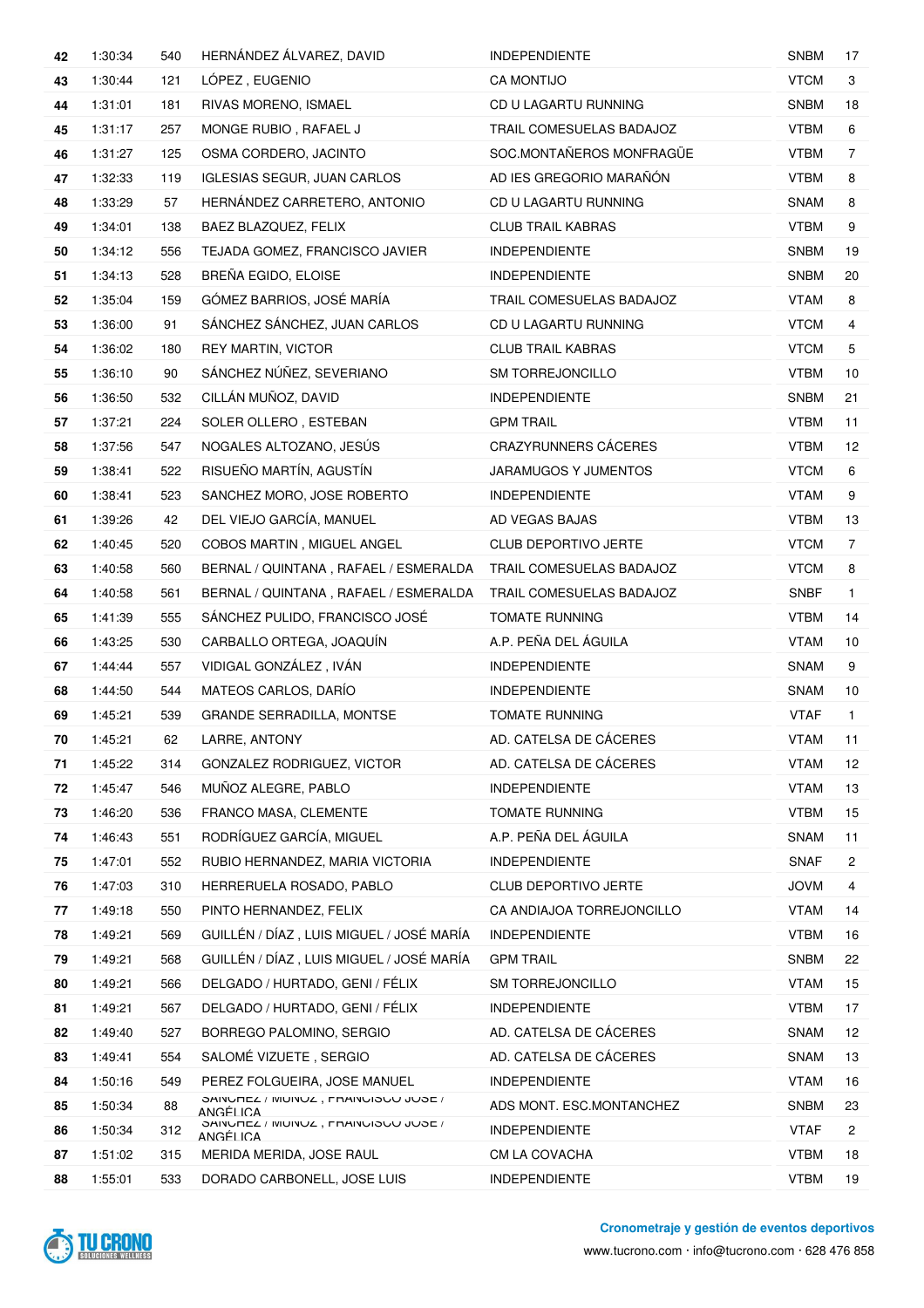| 89 | 1:55:40 | 570 | HERINAINDEZ / URESPU, AINTUINIU INEIVIESIU /<br>FCO JAV | CD U LAGARTU RUNNING        | <b>VTCM</b> | 9              |
|----|---------|-----|---------------------------------------------------------|-----------------------------|-------------|----------------|
| 90 | 1:55:41 | 571 | HERINAINDEZ / URESPU, AIN I UINIU INEMESIU /<br>FCO JAV | CD U LAGARTU RUNNING        | <b>VTAM</b> | 17             |
| 91 | 1:55:45 | 525 | <b>BECHADLI, BRAHIIM</b>                                | AD. CATELSA DE CÁCERES      | <b>SNAM</b> | 14             |
| 92 | 1:56:40 | 230 | LAJAS FERNÁDEZ, VANESSA                                 | <b>CRAZYRUNNERS CÁCERES</b> | <b>SNBF</b> | $\overline{c}$ |
| 93 | 1:57:41 | 84  | PULIDO PINO, AGUSTIN                                    | <b>INDEPENDIENTE</b>        | <b>VTAM</b> | 18             |
| 94 | 1:57:49 | 543 | MARTÍN IGLESIAS, JOSÉ LUIS                              | TOMATE RUNNING              | <b>VTCM</b> | 10             |
| 95 | 1:59:59 | 313 | OLALLA NÚÑEZ, CONCEPCIÓN                                | SM C.P. VALCORCHERO         | <b>VTAF</b> | 3              |
| 96 | 2:00:37 | 541 | LANCHO GINÉS, BERNA                                     | <b>INDEPENDIENTE</b>        | <b>SNBM</b> | 24             |
| 97 | 2:02:52 | 548 | ORTEGA VALLE, JUAN CARLOS                               | <b>INDEPENDIENTE</b>        | <b>VTBM</b> | 20             |
| 98 | 2:08:33 | 526 | BERRUECO MADEJON, BENIGNO JESUS                         | ZAPATONES RUNNING CORIA     | <b>VTBM</b> | 21             |
| 99 | 2:13:40 | 542 | MARTIN DE AMARILLA, JUAN ALFONSO                        | S. MONTAÑISMO ULTRAPESADO   | VTBM        | 22             |

PARTICIPANTES QUE HAN TERMINADO LA CARRERA

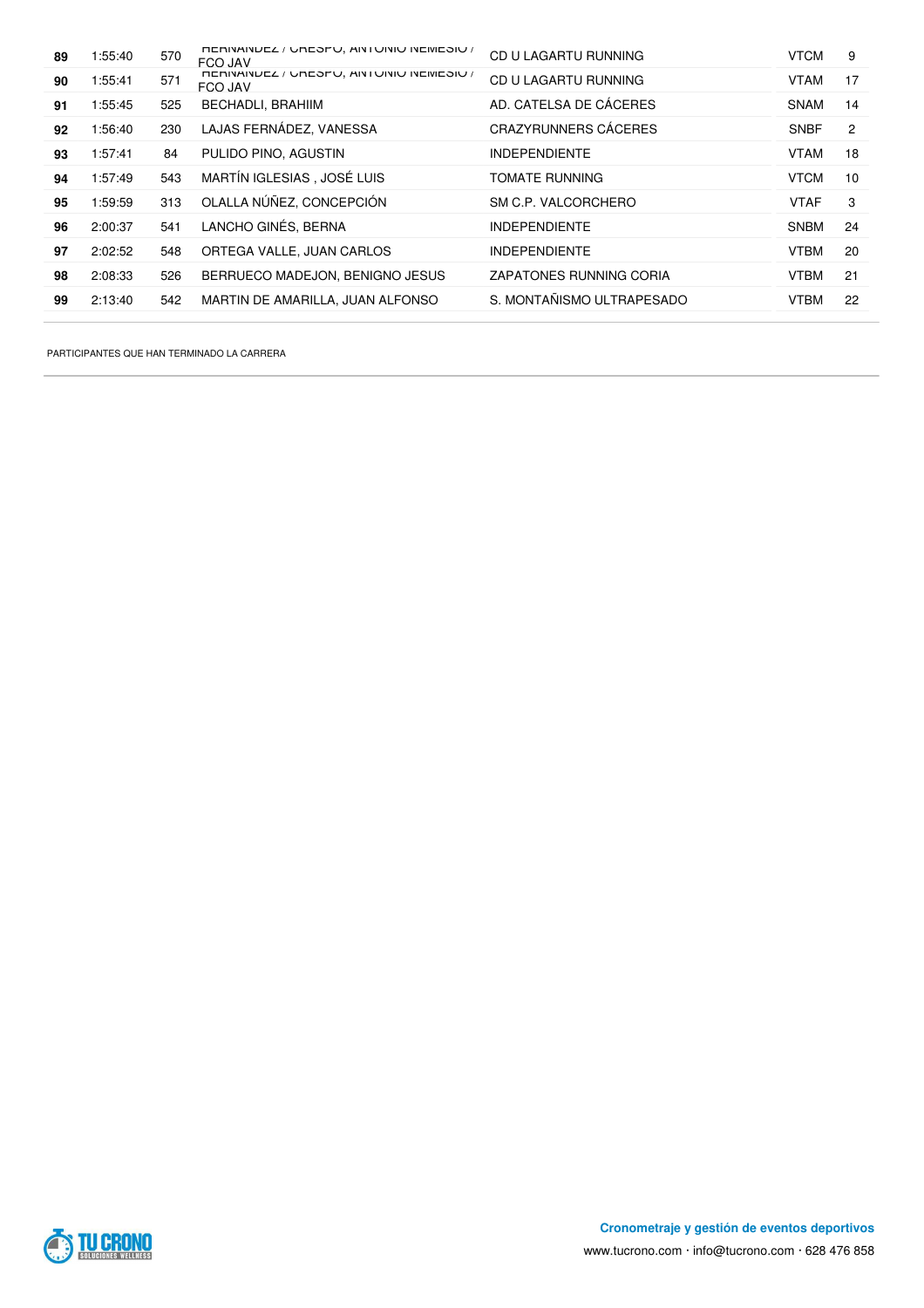

## **V MINI SUBIDA AL CASTILLO DE PORTEZUELO**

## **CLASIFICACION GENERAL**

| Pos                      | <b>Tiempo</b> | <b>Dorsal</b> | Participante                                                      | Club/Equipo                    | Categ.      | P/C            |
|--------------------------|---------------|---------------|-------------------------------------------------------------------|--------------------------------|-------------|----------------|
| 1                        | 0:36:58       | 785           | MIÑA CILLEROS, ANGEL                                              | <b>BOMBEROS SALAMANCA</b>      | <b>MSNM</b> | $\mathbf{1}$   |
| 2                        | 0:37:45       | 775           | MUÑOZ PÉREZ, SERGIO                                               | <b>TRIPLASENCIA</b>            | <b>MJUM</b> | $\mathbf{1}$   |
| 3                        | 0:38:32       | 774           | MARTÍNEZ GORDILLO, FRANCISCO JOSÉ                                 | CRAZYRUNNERS CÁCERES           | <b>MVTM</b> | 1              |
| 4                        | 0:38:41       | 976           | VAZQUEZ MARTIN, CESAR                                             |                                | <b>MJUM</b> | 2              |
| 5                        | 0:45:06       | 766           | HERNANDEZ SANCHEZ, JOSE MANUEL                                    | <b>INDEPENDIENTE</b>           | <b>MSNM</b> | 2              |
| 6                        | 0:46:17       | 975           | SÁNCHEZ ÁVILA, DAVID                                              | <b>CD JERTE</b>                | <b>MJUM</b> | 3              |
| $\overline{\phantom{a}}$ | 0:46:34       | 784           | GARCÍA FERNÁNDEZ, ALABAMA                                         | <b>INDEPENDIENTE</b>           | <b>MJVF</b> | 1              |
| 8                        | 0:47:42       | 754           | CAÑADA SANCHEZ, MARCIAL                                           | CM LA COVACHA                  | <b>MVTM</b> | 2              |
| 9                        | 0:47:42       | 755           | GIL BARQUERO, JESUS                                               | CM LA COVACHA                  | <b>MVTM</b> | 3              |
| 10                       | 0:48:41       | 794           | FERNÁNDEZ / GONZÁLEZ, JOSÉ DAVID / MERC AT POPULARES ALBURQUERQUE |                                | <b>MSNM</b> | 3              |
| 11                       | 0:48:42       | 793           | FERNÁNDEZ / GONZÁLEZ, JOSÉ DAVID / MERC AT POPULARES ALBURQUERQUE |                                | <b>MSNF</b> | $\mathbf{1}$   |
| 12                       | 0:48:44       | 767           | HERRERO GRANADO, JUAN CARLOS                                      | <b>CRAZYRUNNERS CÁCERES</b>    | <b>MVTM</b> | 4              |
| 13                       | 0:50:51       | 779           | RODRIGUEZ HERNANDEZ, GUSTAVO                                      | CA ANDIAJOA TORREJONCILLO      | <b>MVTM</b> | 5              |
| 14                       | 0:51:48       | 768           | HERRERO SILVA, FERNANDO GABRIEL                                   | <b>INDEPENDIENTE</b>           | <b>MSNM</b> | 4              |
| 15                       | 0:53:10       | 769           | HERRERUELA GONZÁLEZ, MARIO                                        | <b>INDEPENDIENTE</b>           | <b>MVTM</b> | 6              |
| 16                       | 0:53:19       | 772           | MACIAS SERRANO, CARLOS                                            | <b>INDEPENDIENTE</b>           | <b>MSNM</b> | 5              |
| 17                       | 0:53:38       | 758           | <b>BASILIO TABARES, ISMAEL</b>                                    | <b>INDEPENDIENTE</b>           | <b>MSNM</b> | 6              |
| 18                       | 0:53:38       | 778           | RODRIGUEZ BASILIO, JAVIER                                         | <b>INDEPENDIENTE</b>           | <b>MSNM</b> | $\overline{7}$ |
| 19                       | 0:53:52       | 796           | GONZALEZ / PÉREZ, NIEVES / DAVID                                  | <b>RUNNING HERVAS</b>          | <b>MVTM</b> | 7              |
| 20                       | 0:54:31       | 773           | MARTIN MARCOS, Mª DEL PILAR                                       | <b>INDEPENDIENTE</b>           | <b>MVTF</b> | 1              |
| 21                       | 0:55:10       | 792           | DEL RIO / PARRA, JUDITH / JUAN CARLOS                             | RUNNING HERVAS                 | <b>MSNF</b> | 2              |
| 22                       | 0:55:37       | 800           | REAL / ANTONIO, NAZARET / ISMAEL                                  | <b>INDEPENDIENTE</b>           | <b>MSNF</b> | 3              |
| 23                       | 0:55:38       | 799           | REAL / ANTONIO, NAZARET / ISMAEL                                  | <b>INDEPENDIENTE</b>           | <b>MSNM</b> | 8              |
| 24                       | 0:57:12       | 789           | CARBAJO / VALIENTE, FCO JAVIER / DOMINGO BIKERS PAJARAS           |                                | <b>MVTM</b> | 8              |
| 25                       | 0:57:13       | 790           | VALIENTE / CARBAJO, DOMINGO / FCO JAVIEF BIKERS PÁJARAS           |                                | <b>MSNM</b> | 9              |
| 26                       | 0:57:29       | 786           | SÁNCHEZ GONZÁLEZ, RUBÉN                                           | <b>INDEPENDIENTE</b>           | <b>MSNM</b> | 10             |
| 27                       | 0:58:04       | 787           | ROMERO / BARRANTES, NOELIA / CATALINA                             | CS PEÑAS BLANCAS               | <b>MSNF</b> | 4              |
| 28                       | 0:58:05       | 788           | ROMERO / BARRANTES, NOELIA / CATALINA INDEPENDIENTE               |                                | <b>MVTF</b> | 2              |
| 29                       | 0:58:12       | 782           | SÁNCHEZ CARROZA, VERÓNICA                                         | <b>INDEPENDIENTE</b>           | <b>MSNF</b> | 5              |
| 30                       | 0:58:21       | 761           | DÍAZ SERRANO, PEDRO ALEJANDRO                                     | CC CAÑAVERAL                   | <b>MVTM</b> | 9              |
| 31                       | 0:58:22       | 760           | DIAZ MADERA, VICENTE L.                                           | <b>CLUB ATLETISMO RUBELTOR</b> | <b>MSNM</b> | 11             |
| 32                       | 0:58:22       | 759           | COLLAZO HERNÁNDEZ, RUBÉN                                          | <b>INDEPENDIENTE</b>           | <b>MSNM</b> | 12             |
| 33                       | 0:59:37       | 756           | ALARCÓN HIGUERA, MARISOL                                          | <b>INDEPENDIENTE</b>           | <b>MSNF</b> | 6              |
| 34                       | 0:59:37       | 776           | PASTOR VALLE, SOL                                                 | CRAZYRUNNERS CÁCERES           | <b>MSNF</b> | 7              |
| 35                       | 1:00:51       | 771           | LORENZO LANCHO, MARINA                                            | <b>INDEPENDIENTE</b>           | <b>MJVF</b> | $\overline{c}$ |
| 36                       | 1:00:58       | 770           | LOPEZ SANCHEZ, ELENA                                              | <b>INDEPENDIENTE</b>           | <b>MVTF</b> | 3              |
| 37                       | 1:01:26       | 764           | EXPÓSITO, GUADALUPE                                               | CRAZYRUNNERS CÁCERES           | <b>MVTF</b> | 4              |
| 38                       | 1:01:27       | 763           | DUQUE GARCIA, JULIÁN ALBERTO                                      | CRAZYRUNNERS CÁCERES           | <b>MSNM</b> | 13             |
| 39                       | 1:01:57       | 781           | RUBIO LUMERAS, JOSE LUIS                                          | RUNNING HERVAS                 | <b>MVTM</b> | 10             |
| 40                       | 1:01:57       | 795           | GONZALEZ / PÉREZ, NIEVES / DAVID                                  | RUNNING HERVAS                 | <b>MSNF</b> | 8              |
| 41                       | 1:01:58       | 765           | HERNANDEZ GONZALEZ, HECTOR                                        | RUNNING HERVAS                 | <b>MJVM</b> | 1              |



**Cronometraje y gestión de eventos deportivos**